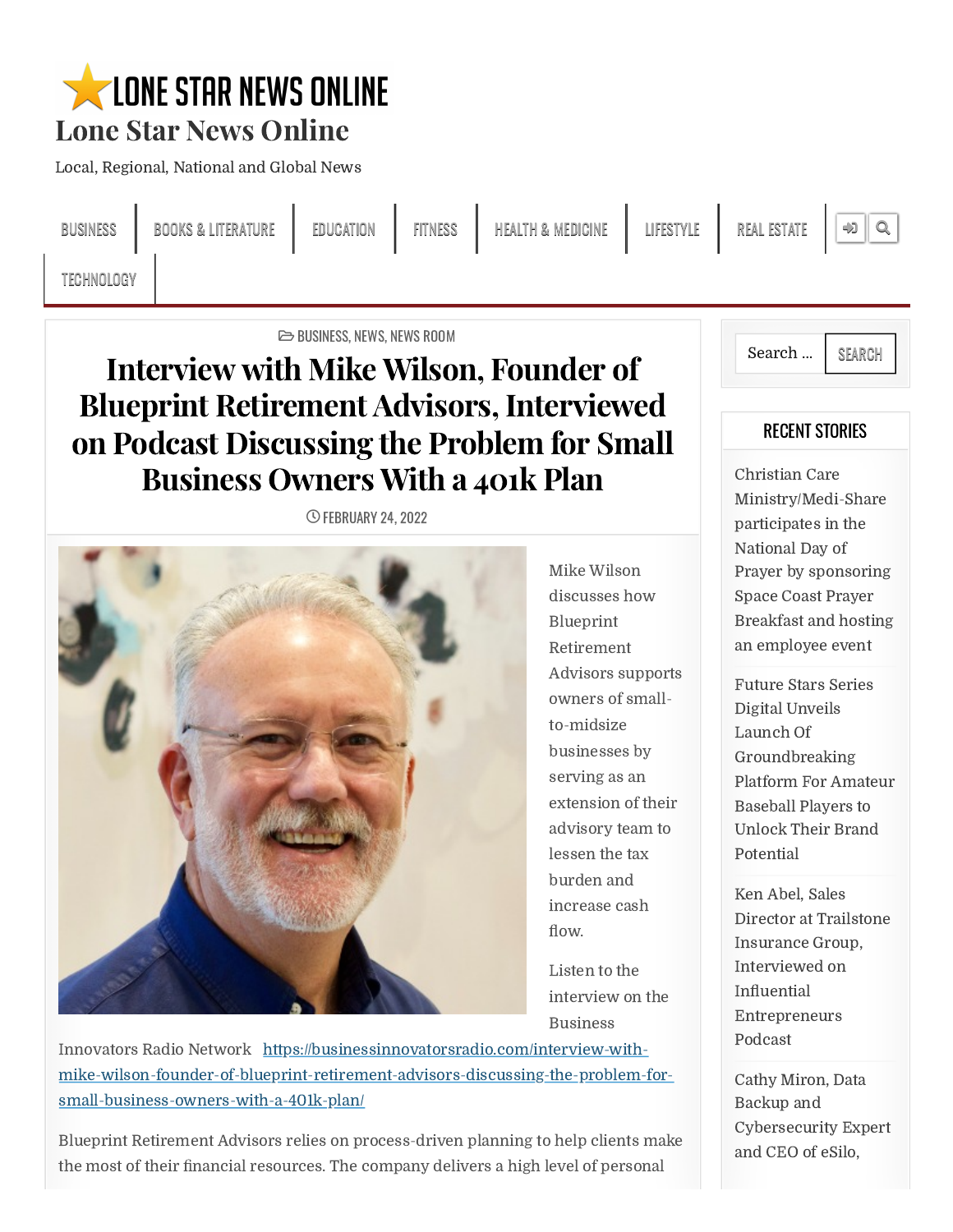service to business owners and individual investors. The Blueprint Design Review issues. No products or strategies are recommended without careful examination of eervice to business owners and individual investors. The Blueprint Design Review Interviewed on process helps clients evaluate financial decisions for both long- and short-term influential sisues. No products or strategie whers and individual investors. The Blueprint Design Review Interviewed on evaluate financial decisions for both long- and short-term<br>
or strategies are recommended without careful examination of Entrepreneurs<br>
For the Mar service to business owners and individual investors. The Blueprint Design Review<br>process helps clients evaluate financial decisions for both long- and short-term<br>issues. No products or strategies are recommended without ca

Blueprint Retirement Advisors works with business owners and plan sponsors to build and manage ERISA-based plans, such as: eprint Retirement Adviso<br>ld and manage ERISA-bas<br>401k<br>403b<br>Profit Sharing

- 401k
- 403b
- 
- SIMPLE IRA
- Payroll Deduction

According to ERISA rules, the sponsor is the plan's Prudent Investment Expert. This role makes them personally liable for what happens with the investments inside the

the entire financial picture.<br>
Blueprint Retirement Advisors works with build and manage ERISA-based plans, such<br>
• 401k<br>
• 403b<br>
• Profit Sharing<br>
• SIMPLE IRA<br>
• Payroll Deduction<br>
According to ERISA rules, the sponsor i Wilson commented, "We recommend offloading this fiduciary responsibility by structuring the plan with a 3(38) election, which allows a plan sponsor to shift 100% of election ships a comers and individual investors. The Blueprint Design Review Interviewed on<br>
Interviewed on the plan sponsor and short-term<br>
internal beams. No products or strategies are recommended without careful examin responsibility can be shifted using the 3(16) election, which removes the duties of plan management and administration from the sponsor. Once your plan is in place, ervice to business owners and individual investors. The Buegrint Design Review Interviewed on<br>
Free Schops dients evaluate financial decisions for both long- and short-term<br>
influential issues. No products or strategies ar participants can stay current with their retirement investments. " aervice to business owners and individual investors. The Blueprint Design steview Interviewed on<br>process helps clients colance financial decisions for both bony and short term<br>infinancial information of the metric financi service to business owners and individual investors. The Blueprint Design Review<br>process helps clients evaluate financial decisions for both long- and short-term<br>sisues. No products or strategies are recommended without ca **EXECUTE CONSULTER SONAUTE AND ASSOCIATE ADVENISE CONSULTER AND ASSOCIATE CONSULTER SERVICT CONSULTER AND ASSOCIATE CONSULTER AND ASSOCIATE CONSULTER THE CONSULTER CONSULTER THE CONSULTER CONSULTER THE CONSULTER CONSULTER** 

Video Link: <https://www.youtube.com/embed/FWj1u-6puGA>

#### About Mike Wilson

process helps client evaluate funancial decisions for both lengths and short-term<br>
the entire Research Advisors works with business ovaries and short-term<br>
the entire financial pietter, the state of the short-term is the In founding Blueprint Retirement Advisors, Mike Wilson builds on thirty-plus years included operating a top-performing captive insurance agency, earning Bronze Tablet, Silver Scroll, and Golden Triangle awards. Mike's commitment to prioritizing client interests includes professional development and continuous learning. He takes and travel—and most of all, spending time with his wife and children. If you're a small business owner wondering how to get access to the VIP strategies of large corporations, then reach out to me for a no-cost conversation.

Learn More: <https://www.blueprintra.com/>

Interviewed on Entrepreneurs Podcast.

Influential<br>Entrepreneurs<br>Podcast.<br>Joshua Sherrard,<br>President and CEO of<br>Strategic Navigators,<br>Interviewed on the<br>Influential<br>Entrepreneurs<br>Podcast Discussing<br>the Rich Man Roth<br>NEWS BY INDUSTRY<br>Arts & Entertainment<br>Automot Joshua Sherrard, President and CEO of Strategic Navigators, Interviewed on the Influential<br>Entrepreneurs Entrepreneurs Podcast Discussing the Rich Man Roth

#### NEWS BY INDUSTRY

Arts & Entertainment

Automotive

Books & Literature

Business

Dallas News

Education

Electronics & **Semiconductors** 

Fashion & Beauty

Featured Story

Finance

Fitness

Food & Beverage

Gaming

Health & Medicine

Law & Legal

[Lifestyle](https://lonestarnewsonline.com/category/lifestyle/)

[Marketing](https://lonestarnewsonline.com/category/marketing-sales/) & Sales

[News](https://lonestarnewsonline.com/category/news/)